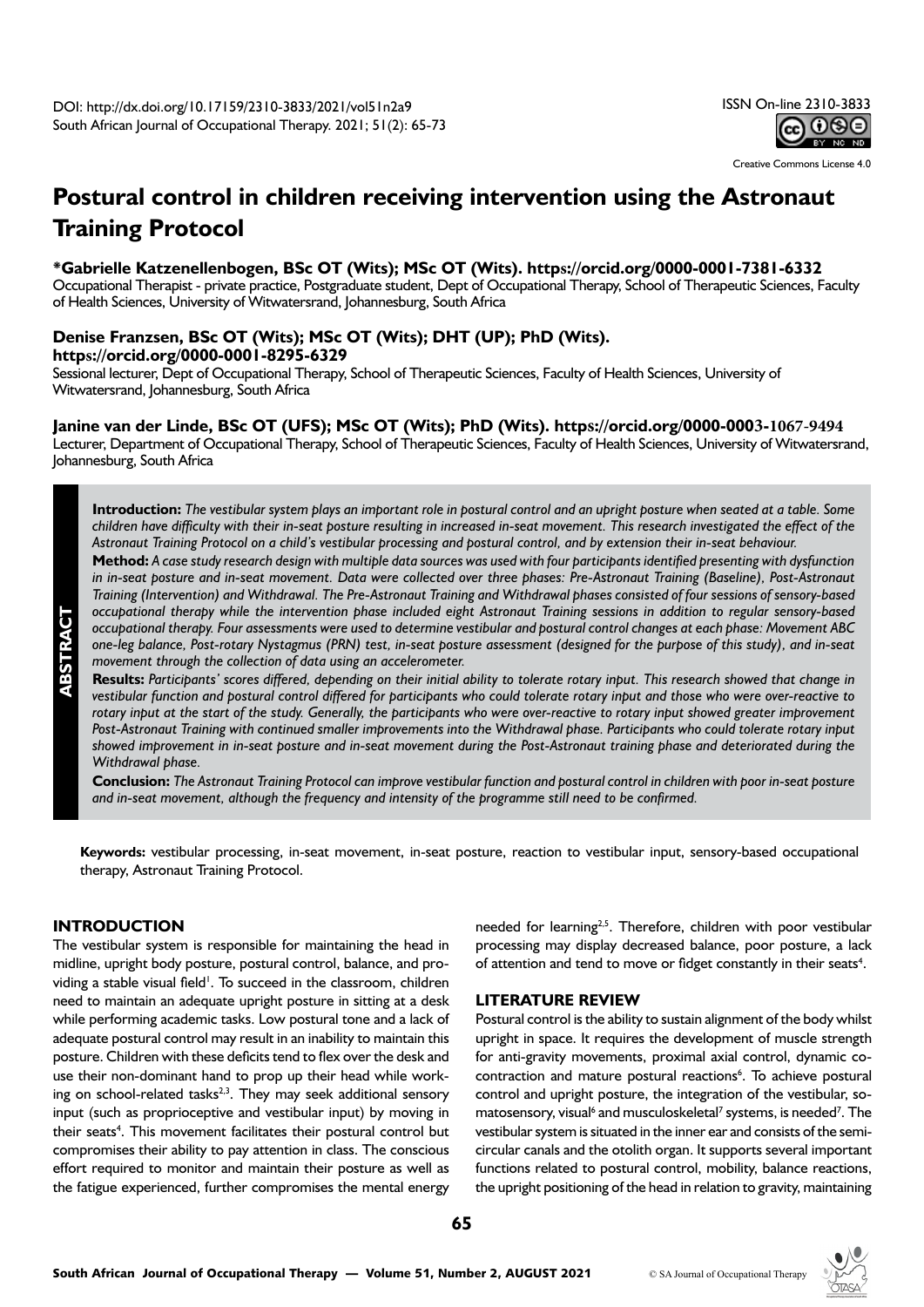a stable visual field, eye movements, postural adjustments, bilateral coordination and autonomic nervous system functions $8-10$ .

Vestibular impulses need to be integrated with the vestibularspinal tracts and reticular-spinal tracts. These tracts play a role in postural adjustments in the trunk and upper limbs, and to a smaller extent on the lower limbs which have an impact on one leg balance. Children with vestibular difficulties may have an over-reaction to equilibrium demands and try to over-compensate. The lack of integration between the vestibular and proprioceptive systems can cause poor equilibrium, righting reactions and thus poor postural control<sup>11</sup>. These functions are required to successfully perform activities of daily living<sup>12</sup>. Children require an intact vestibular system to develop sufficient gross motor and fine motor skills which facilitate their appropriate interaction and participation in the classroom<sup>8-10</sup>.

In modern times, children participate in fewer activities which facilitate gross motor skills and postural control due to the increase in the development of technology and time spent on screens<sup>13</sup> as well as the increase in time spent sitting during structured activities in the classroom<sup>3</sup>. Preschool and Grade R learners spend less time on free play and exploration since there is more emphasis on academically orientated activities and table-top tasks. According to Bassok, et al.<sup>14</sup> there is more pressure on teachers to get children academically ready for Grade 1. A deterioration in children's posture and the increased need to fidget have therefore been observed, particularly in children diagnosed with developmental disabilities such as attention deficit hyperactivity disorder. Hanscom<sup>3</sup> explains that this is due to the decreased time children spend moving and engaged in physical play, resulting in them not developing sufficient core muscle strength to keep themselves sitting upright in the classroom. Teachers have also reported that more students are struggling to sit and pay attention and are constantly fidgeting or getting out of their chairs<sup>3</sup>.

To succeed in a classroom, a child needs to be able to maintain an upright posture. Fidgeting is a compensatory strategy for children in an attempt to gain more sensory input to feel alert enough to focus, however, often this movement does not provide enough intensity to sustain the focus required<sup>3</sup>. This negatively impacts on the development of fine motor skills such as handwriting as there may not be sufficient proximal stability in the shoulder and forearm to allow for hand dexterity, pencil control and fine motor skills $15-17$ . Occupational therapists are involved in the assessment and treatment of postural control but there is a limited number of standardised assessments available for evaluating vestibular function in children. The Post-rotary Nystagmus (PRN) Test, a subtest of the Sensory Integration and Praxis Test (SIPT), assesses the integrity of the vestibular-ocular reflex<sup>18</sup> and the balance subtests from The Movement ABC2<sup>19</sup> and SIPT, provide information about vestibular processing although it must be recognised that they were not designed to assess vestibular function $12$ .

Postural changes over time and movement while sitting may be considered for the assessment of in-seat posture. Many studies focused on the seated posture by looking at the centre of pressure using a force platform<sup>20,21</sup>. This method is not however, always viable in a therapy setting. Other methods such as video recordings $^{22}$ or observational scales<sup>23</sup> have been used to assess postural control and are easier to implement in private practice. There is a need for more research into alternative ways to measure seated postural control (for example, a descriptive assessment to measure posture in children without severe motor impairments).

Intervention for postural control in occupational therapy differs, and one programme that can be considered is the Astronaut Training Protocol, which was designed, based on the sensory integration framework, to stimulate and integrate the vestibular, visual, and auditory systems and expand on treatment strategies and clinical reasoning $24$ . The protocol allows for stimulation of the vestibular system through rotation, inversion and linear movement.

Rotation is used to activate the semi-circular canals of the vestibular system by the therapist rotating the child once every two seconds in time with the Astronaut Training music. This is done in sitting and side-lying on the left and right sides. Through rotation, the ocular muscles are activated due to the post-rotary nystagmus. The visual system is stimulated by using smooth pursuit and saccadic eye movements horizontally, vertically, and diagonally, as well as convergence and divergence. This is done by following moving penlights held by the therapist. Throughout the programme, specific music tracks are played to stimulate the auditory system to encourage spatial awareness and timing of movement. Vestibular and core activation activities are used at the end of each Astronaut Training session to further activate and regulate the vestibular system $24$ . Activities done in prone and supine (such as swinging in a hammock swing or using a scooter board) can further activate postural control.

The Astronaut Training Protocol may be beneficial in the direct treatment of the vestibular system due to the direct stimulation of the semi-circular canals and otolith organs. In terms of treating postural control, it can be hypothesised that using the core activities after vestibular stimulation, anti-gravity movements can be stimulated to strengthen the trunk and neck extensors and flexors required to keep an upright posture. These activities require the appropriate feedback and anticipatory response for the child to adjust their body to master the activity, have a theme and music (which children find enjoyable) and therefore assist in motivation and volition which are important components in the motor learning theory<sup>6</sup>. The Astronaut Training Protocol is used as an adjunct to sensory-based occupational therapy<sup>25</sup> since literature indicates that the vestibular system is the foundation for the postural control needed to maintain and upright posture at the table.

Even though this programme is well-known in many countries, and in addition, is used by 40% of occupational therapists with an interest in sensory integration in the United States of America<sup>24</sup>, there is no published research on the effectiveness of the programme. Sixty three percent of these therapists use it to stimulate postural-ocular control, 57.9% for oculomotor control and 46.4% for balance skills. On average, this programme is used for up to three months as a sensory-based intervention. No research could be found on the recommended frequency and intensity when using the protocol. There is therefore a need for evidence-based research to assist in the therapist's clinical decision-making when selecting the Astronaut Training Protocol as an intervention strategy.

The aim of this study was to determine the change in balance and postural control when children receive intervention using the Astronaut Training Protocol and whether an impact on their in-seat posture and in-seat movement was observed. In addition, it looked at whether there was carry over after withdrawal of the Astronaut Training Protocol.

#### **METHODOLOGY Study Design**

A descriptive case study $^{26}$  with multiple data sources was conducted on four participants, between the ages of five years three months and six years four months.

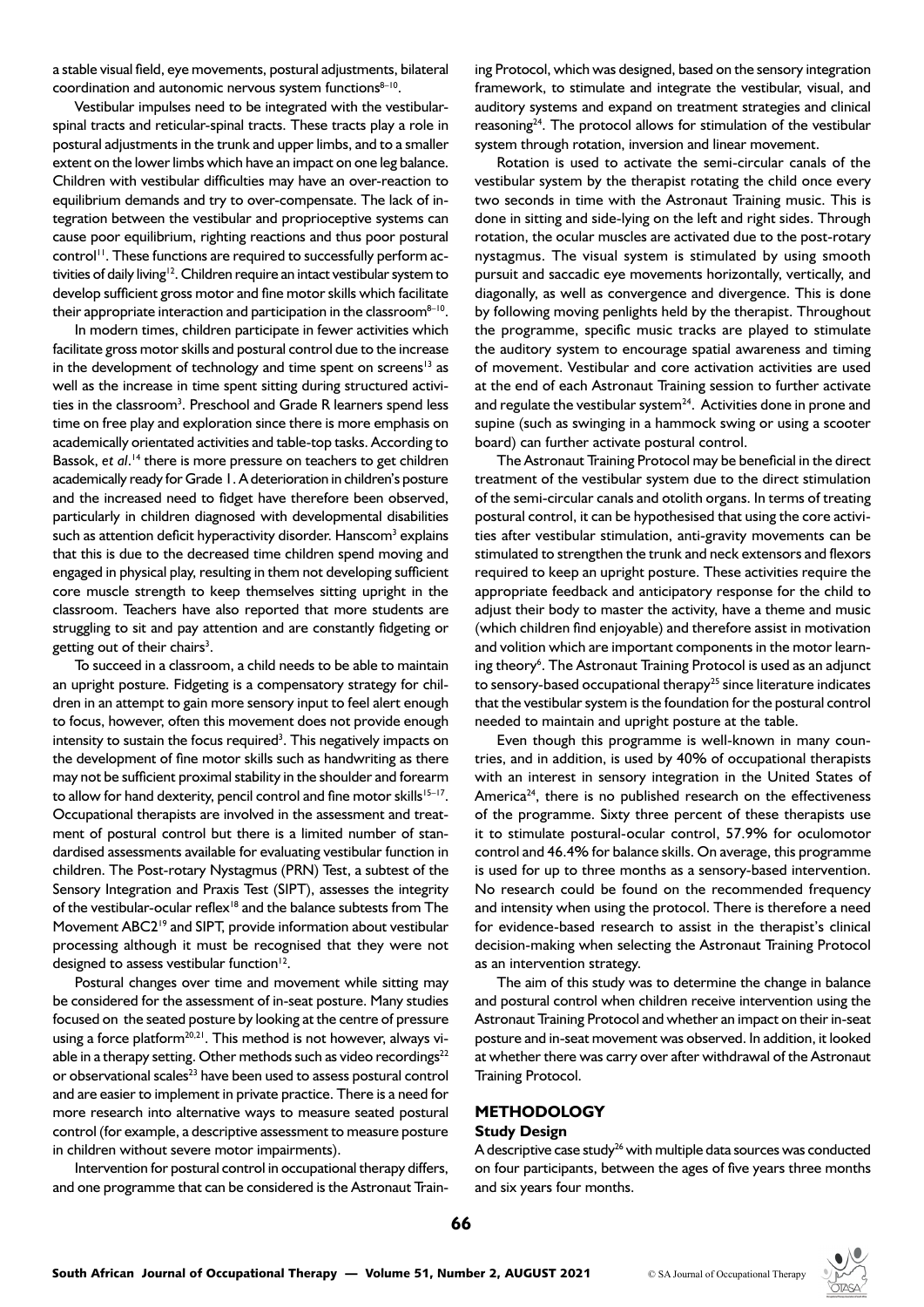## **Population and sampling**

Participants were recruited from a private paediatrics practice in Johannesburg, South Africa, via convenient sampling. Participants who displayed poor in-seat posture, in-seat movement (i.e., fidgeting) and vestibular difficulties were identified via parent observations and occupational therapy assessment of the children's ability to assume and maintain the supine flexion and prone extension positions based on the clinical observations assessment<sup>27</sup>. The ability to assume these positions is a strong indicator of intact vestibular and proprioceptive systems<sup>25</sup>. All participants were already receiving input from the same occupational therapist who documented their responsiveness to rotary input and who implemented the Astronaut Training Protocol. The assessments were conducted by an independent occupational therapist to prevent bias.

## **\*Ethics**

Signed, informed consent was obtained from parents and informed assent was obtained from the participants for participation in the study and for the children to be videoed. Ethical clearance was obtained from the ethics committee at the University of Witwatersrand (M170522). Parents and children were assured that the participation was voluntary, and they could withdraw at any time with no negative consequences. Parents completed a background questionnaire, and it was documented whether the participant was on medication for concentration.

## **Data Collection**

Data were collected on each participant on three occasions:

- Pre-Astronaut Training to provide baseline data,
- Post-Astronaut Training (after eight Astronaut Training sessions with sensory-based occupational therapy),
- Withdrawal (four sensory-based occupational therapy sessions' later) without implementation of the Astronaut Training Protocol.

# **Research Instruments**

The following assessments were used to measure change in vestibular processing and postural control:

## *One-Leg Balance*

The one-leg balance was assessed using the Balance subtest of the Movement ABC-2. Participants were asked to balance on one leg with their eyes open. Raw scores were converted into standardised scores<sup>19</sup> and then z scores. Z scores between -1 and  $+1$  are within the typical range. Static balance includes vestibular, proprioception and visual processing, particularly the macular receptors in the otolith organs of the vestibular system<sup>18</sup>. The test-retest reliability of the balance subtest was 0.7319.

# *Post-rotary Nystagmus (PRN)*

The Post-rotary Nystagmus (PRN) subtest from the Sensory Integration and Praxis Test (SIPT) was used to assess the integrity of the vestibular-ocular reflex, provided there are no peripheral vestibular problems<sup>18</sup>. Scores were converted to z scores using the Sensory Integration and Praxis Test computerised scoring software. Scores between -1 and +1 are within the typical range. A low PRN score indicates low central nervous system responsivity to vestibular input, whilst a high score indicates poor inhibition of the central nervous system on the reflex<sup>18</sup>. Neither of these are favourable.

This assessment was completed after the balance assessment as some children may get disorganised by the rotary input. The assessment has good interrater reliability of 0.98<sup>18,28</sup> and test-retest reliability of 0.83<sup>29</sup> and 0.80<sup>30</sup>. Participants' responses to the rotary input were monitored to determine if any participants had difficulty modulating this input. Signs of difficulties in sensory modulation i.e., sensory over-reactivity such as flushing, headaches, nausea, sweating or dilation of pupils were recorded. These observations were extremely important to determine how much rotary input the participant could tolerate, which impacted the amount of rotation they then received during the Astronaut Training Protocol.

#### *In-seat posture*

To analyse in-seat posture, a posture assessment was developed based on the Chailey Levels of Postural Ability<sup>31</sup>. This assessment was adapted as it was designed to assess children with neurological impairment. The participants' in-seat behaviour was assessed by determining in-seat posture during a 10-minute table-top task they were asked to complete while seated. The participants were assessed and re-assessed in the same occupational therapy room, with the same activity, table and chair, at a similar time of day. A video camera was placed on the participants' non-dominant side to obtain a full lateral view. Their posture was analysed on a frame from the video recording at two separate points: at 7.30 minutes in (posture 1) and then again at 9.30 minutes in (posture 2). These two screenshots at the specific time were used to prevent examiner bias when assessing their posture.

The posture was analysed according to descriptors of deviation from the upright neutral posture for the knees and feet positioning, buttocks in contact with the chair, pelvic girdle positioning, hip position, trunk position, shoulders, head alignment and engagement of arms in the activity. A score of one was given for each descriptor which indicated deviation from the neutral upright position in sitting. Scores closer to zero indicated optimal posture. Since the results for the two posture assessments were similar, they were combined and averaged for in-seat posture. Although this assessment does not have proven validity, the use of video assessment meant that the results could be reassessed and checked for accuracy.

## *In-seat movement*

The ActiGraph accelerometer (ActiGraph GT3X+, ActiGraph, Pensacola, FL) was used to measure motor activity through detection of the intensity of movement. It measured sedentary activity by using low movement counts $32,33$ . The accelerometer was worn on an elastic band around the participant's waist over their clothing to assess movement of the trunk while the participant was seated. ActiGraphs have a reliability of 0.90 to 0.99 if placed on the same individual in the same place $34$ . The accelerometer was initialised to record at a sample rate of 100 Hz in 10 second segments. The participant's in-seat movement was isolated and tracked assessing three axes, thus measuring vertical, horizontal and perpendicular movement<sup>33</sup>. These scores were combined to provide a total score movement called vector magnitude.

## **Intervention**

All participants received 12 occupational therapy sessions in total: eight Astronaut Training sessions (intervention) in conjunction with sensory-integration based occupational therapy, and four sensorybased occupational therapy sessions without the Astronaut Training

\*Ethical clearance for this study was granted prior to the enactment of the amended POPIA on 2021-07-01

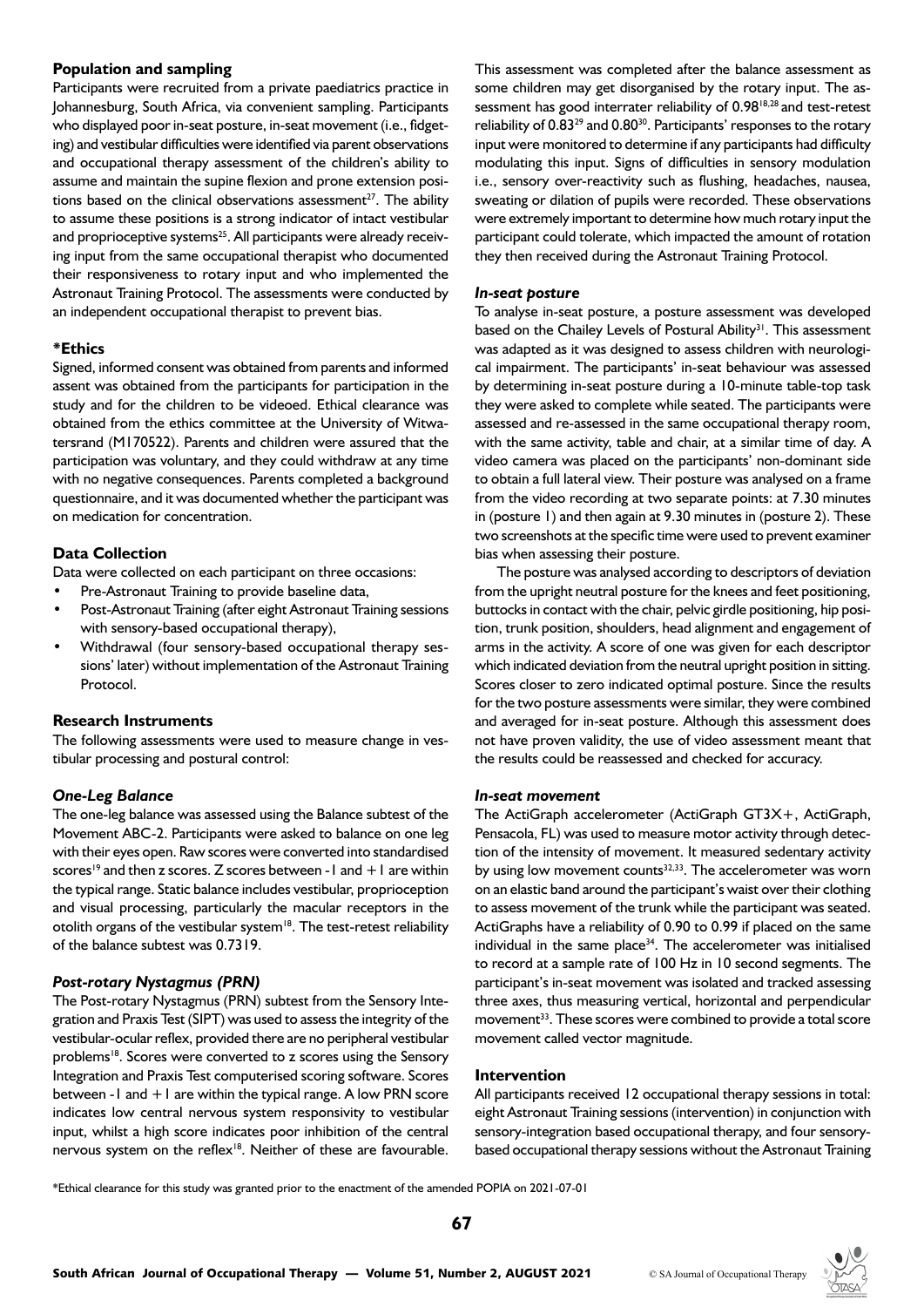

**Figure 1: Balance scores for each participant (n=4).**

|  | Table I: Frequency of intervention |
|--|------------------------------------|
|  |                                    |

|                                      | Participant | Number of<br>weeks Astro-<br>naut Training<br>took place | <b>Number</b><br>of weeks<br>Withdrawal<br>took place |
|--------------------------------------|-------------|----------------------------------------------------------|-------------------------------------------------------|
| Over-<br>reactive to<br>rotary input | M001        | 3 weeks                                                  | 4 weeks                                               |
|                                      | M004        | 3 weeks                                                  | 5 weeks                                               |
| <b>Tolerates</b><br>rotary input     | M002        | 6 weeks                                                  | 4 weeks                                               |
|                                      | M003        | 7 weeks                                                  | 10 weeks                                              |

(Withdrawal). Sensory-based occupational therapy was conducted by the same occupational therapist who also implemented the Astronaut Training Protocol. This therapist was qualified in Ayres Sensory Integration® as well as other sensory integration-based interventions such as the Astronaut Training Protocol. All participants received eight sessions for the Astronaut Training Protocol but the frequency depended on participants' schedules.

Therapy attendance varied per participant, some attending sensory-based occupational therapy once per week with participants who were over-reactive to rotary input attending therapy more often (Table I above). Therapy attendance depended on participants' and parents' schedules as well as school holidays. One participant, M003, was inconsistent with her therapy attendance during the Withdrawal phase and this phase took place ten weeks later as opposed to four weeks.

## **Data Analysis**

Data were analysed through descriptive statistics. Demographics of age, gender and taking medication for concentration were analysed as nominal data, whilst tolerance for rotary input was analysed as interval data. Pre-test and post-test assessments were ordinal and interval but were analysed descriptively due to the small number of participants<sup>35</sup>.

## **RESULTS**

Participants ranged from five years three months to six years four months, three of which were male and one of which was female. All participants were white, attended various private schools in Johannesburg, as well as occupational therapy sessions with the same therapist at the private practice where the study was conducted. None of the participants were on medication for their concentration during the study except participant M003 who started medication during the Withdrawal phase. Two participants (M001 and M004) were overreactive to rotary vestibular input and their tolerance for the amount of rotation was carefully graded. When sympathetic nervous system signs of overstimulation such as flushing, going pale, increased breathing or heart rate, sweaty hands or feeling nauseous were observed, they were counteracted with proprioceptive activities or applying ice to the palms of the hands, temples of the head and behind the neck $24$ .

# **Vestibular function**

Changes in vestibular function were analysed at Pre-Astronaut

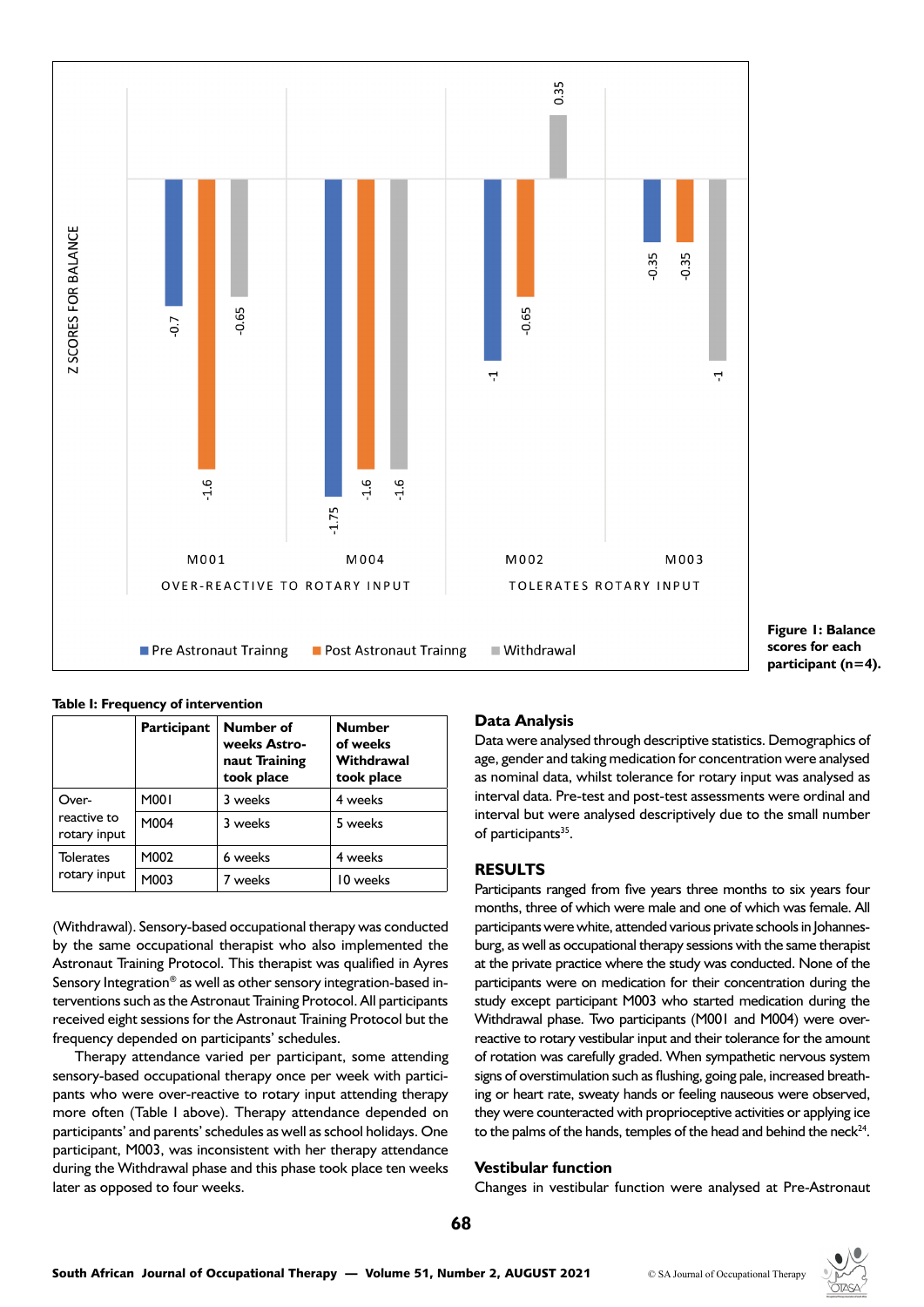



#### **Table II: Combined Balance z scores at Pre-Astronaut Training, Post-Astronaut Training and Withdrawal phases**

| <b>Balance</b>                 | <b>Median</b><br>(Lower<br>Quartile<br>and Upper<br>Quartile) | Difference in Median Scores  |         |  |
|--------------------------------|---------------------------------------------------------------|------------------------------|---------|--|
|                                | Over-reactive to rotary input $(n=2)$                         |                              |         |  |
| Pre-Astronaut<br>Training      | -1.22 (-1.73;<br>$-0.70$                                      | Pre-Astronaut<br>Training to | $-0.38$ |  |
| Post-Astro-<br>naut Training   | -1.60 (-1.60;<br>$-1.60)$                                     | Post-Astronaut<br>Training   |         |  |
|                                |                                                               | Post-Astronaut               | 0.48    |  |
| Withdrawal                     | -1.12 (-1.60;<br>$-0.65$                                      | Training to<br>Withdrawal    |         |  |
| Tolerates rotary input $(n=2)$ |                                                               |                              |         |  |
| Pre-Astronaut<br>Training      | $-0.67$ $(-1.00;$<br>$-0.70$                                  | Pre-Astronaut<br>Training to | 0.17    |  |
| Post-Astro-                    | $-0.50$ ( $-0.65$ ;                                           |                              |         |  |
| naut Training                  | $-0.35$                                                       | Post-Astronaut               |         |  |
| Withdrawal                     | $-0.32$<br>$(-1.00; -0.35)$                                   | Training to                  | 0.18    |  |

Training, Post-Astronaut Training and after Withdrawal by assessing post-rotary nystagmus and balance:

# *Post-rotatory Nystagmus (PRN)*

Post-rotary Nystagmus scores were within the typical range for all participants throughout the study. Scores are therefore not included in the analysis of the intervention. It is likely that these scores were typical as participants were already undergoing sensory-based occupational therapy and thus received stimulation to their semi-circular canals. The observations made regarding tolerance of rotary input were extremely important in the implementation of the protocol.

#### **Table III: Combined in-seat posture scores at Pre-Astronaut Training, Post-Astronaut Training and Withdrawal phases**

| In-seat<br>posture                    | Median<br>(Lower Quatile<br>and Upper<br>Quartile) | Difference in Median<br><b>Scores</b>       |        |  |
|---------------------------------------|----------------------------------------------------|---------------------------------------------|--------|--|
| Over reactive to rotary input $(n=2)$ |                                                    |                                             |        |  |
| Pre-Astro-<br>naut Training           | $7(6.00-6.00)$                                     | Pre-astronaut Training<br>to Post-Astronaut | 3      |  |
| Post-Astro-<br>naut Training          | 4.25 (4.00-6.00)                                   | Training                                    |        |  |
| Withdrawal                            | $4(3.00 - 5.50)$                                   | Post-Astronaut Training<br>to Withdrawal    | 0.25   |  |
| Tolerates rotary input $(n=2)$        |                                                    |                                             |        |  |
| Pre-Astro-<br>naut Training           | $6(5.00-7.00)$                                     | Pre-Astronaut Training<br>to Post-Astronaut | 3.5    |  |
| Post-Astro-<br>naut Training          | $2.5(1.00-3.00)$                                   | Training                                    |        |  |
| Withdrawal                            | $5(4.00-6.00)$                                     | Post-Astronaut Training<br>to Withdrawal    | $-2.5$ |  |

## *Balance*

Participants M001 and M004 who were over-reactive to rotary input had z scores greater than -1.5, indicting dysfunction Post-Astronaut Training with participant M001 showing deterioration in his score. The participants who tolerated rotary input all had z scores of less than -1 Post-Astronaut Training and their scores improved or remained the same compared to Pre-Astronaut Training. At Withdrawal participant M001 showed improvement with the score being better than that at Pre-Astronaut Training. Participant M004 showed no further improvement on Withdrawal. Participant M002 was the only participant to show improvement in balance over the three phases, whereas participant M003's balance score was lower at Withdrawal which could have been due to inconsistent therapy attendance in this phase (Figure 1 p68)

 Table II (adjacent) indicates that for balance, the scores decreased from Pre-Astronaut Training to Post-Astronaut Training for participants who are over-reactive to rotary input, but an im-

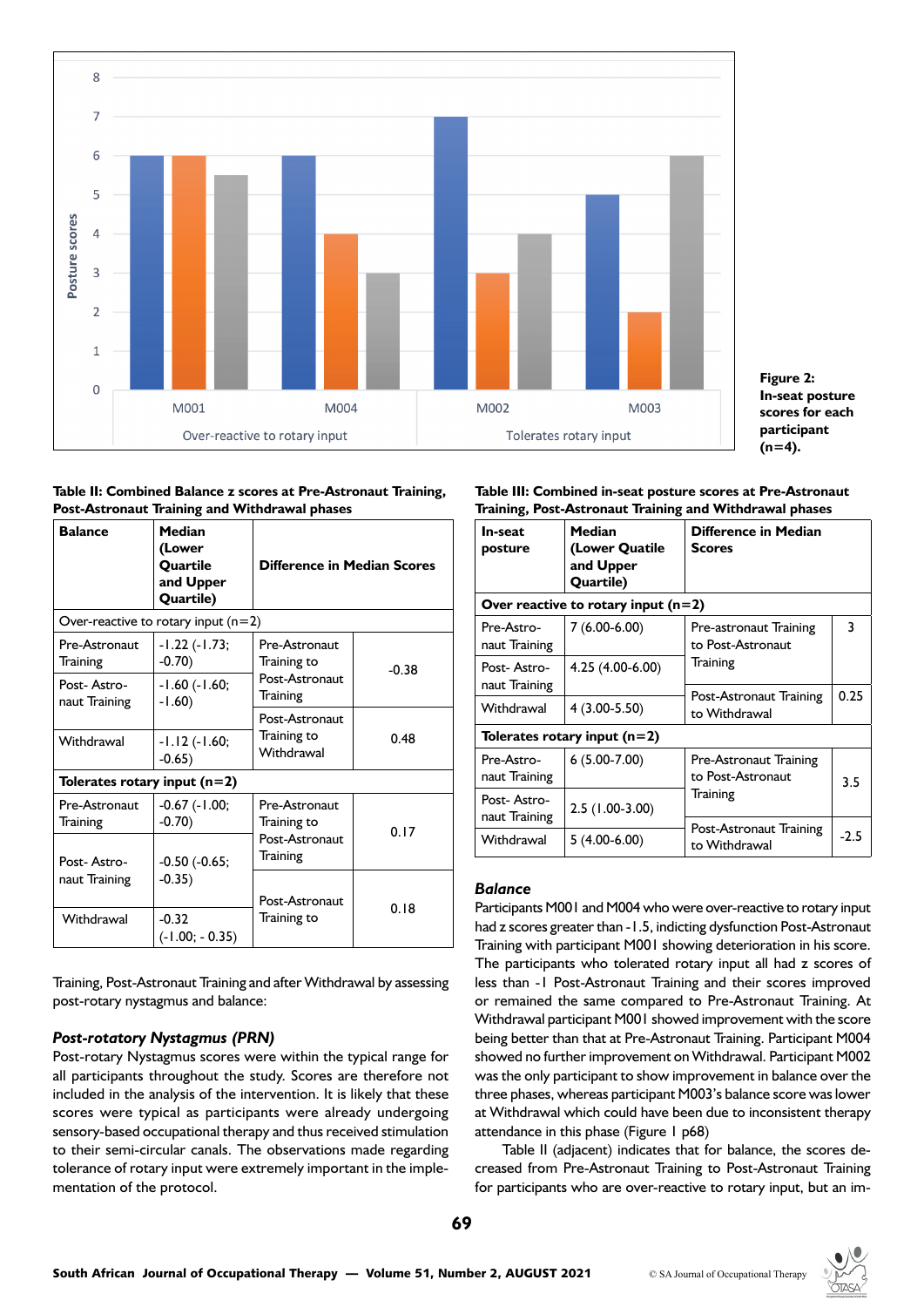

**Figure 3: Accelerometer Vector magnitude inseat movement scores for each participant (n=4).**

provement was seen in the Withdrawal phase. There was improvement from Pre-Astronaut Training to Post-Astronaut Training for participants who tolerated rotary input and again to Withdrawal.

#### **Postural control**

Changes in postural control were analysed Post-Astronaut Training and after Withdrawal by assessing in-seat posture and in-seat movement:

#### *In-seat posture*

Scores closer to zero indicate better posture; all participants improved between the Pre-Astronaut Training and Post-Astronaut Training except participants M001 who remained the same. The posture of participants who could tolerate rotary input at the start of the study deteriorated during the Withdrawal phase, while the posture of participants who were over-reactive to rotary input continued to improve into the Withdrawal phase. (Figure 2 pg 69).

There was improvement indicated by a positive change in scores for posture between Pre-Astronaut Training and Post-Astronaut Training for participants who were both over-reactive to rotary input and who could tolerate rotary input.

At withdrawal there was a very small improvement in participants who were over-reactive to rotary input while the participants who could tolerate rotary input, did not continue to show improvements and their in-seat posture deteriorated. (Table III page 69 ).

#### *In-seat movement*

The scores from the Actigraph Accelerometer vector magnitude were used to analyse overall fidgety movements (Figure 3 above). A lower score indicates less in-seat movement, and this was found for all participants at Post-Astronaut Training, except for participant M001 who presented with very little movement at Pre-Astronaut Training.

The participants over-reactive to rotary movement, showed similar or less in-seat movement Post-Astronaut Training and at Withdrawal. The remaining participants who tolerated rotary movement, all displayed an increase in in-seat movement at Withdrawal phase with participant M003 increasing to a higher score than that for her Pre-Astronaut Training.

A difference was found for vector magnitude between the Pre-Astronaut Training and Post-Astronaut Training for participants who were over-reactive and tolerant of rotary input, with a reduction in in-seat movement during the Intervention phase. Participants who were over-reactive to rotary input continued to improve into the Withdrawal phase. A negative difference was found between the Post-Astronaut Training and the Withdrawal phase in participants who tolerated rotary input, indicating that gains made during the Post- Astronaut training were not retained when the intervention was withdrawn. Thus, participants who tolerated rotary input became more fidgety in the Withdrawal phase (Table IV pg71).

#### **DISCUSSION**

## *Effects of the Astronaut Training Protocol on vestibular function and postural control*

Findings indicate a change in vestibular function and postural control following the Astronaut Training Protocol for four participants using a case study research design. Clinical change for in-seat posture and in-seat movement was found Post-Astronaut training for all participants. This indicated that both groups displayed improved posture with less fidgeting at the table Post-Astronaut Training. Co-contraction of the trunk is partially based on semi-circular canal inputs transported via the lateral vestibular spinal tract which receives information from both the otolith organs and semi-circular canals<sup>7</sup>. These then innervate the muscles in the spinal cord of the cervical, lumbar and sacral areas<sup>5</sup> which then facilitate postural control of upright posture against gravity.

#### *Participants: over-reactive to rotary input*

Participants M001 and M004 displayed autonomic nervous system responses indicative of over-reactivity to rotary input, thus fewer revolutions were done in each Astronaut Training session. However, these participants attended the eight Astronaut Training sessions over a shorter period and both showed improvements in in-seat posture and in-seat movement Post-Astronaut Training. These improvements continued into the Withdrawal phase. The increased frequency of the Astronaut Training Protocol may have had a positive impact on their results. Vestibular input can accumulate and last in the body for a few hours after receiving stimulation<sup>36</sup>.

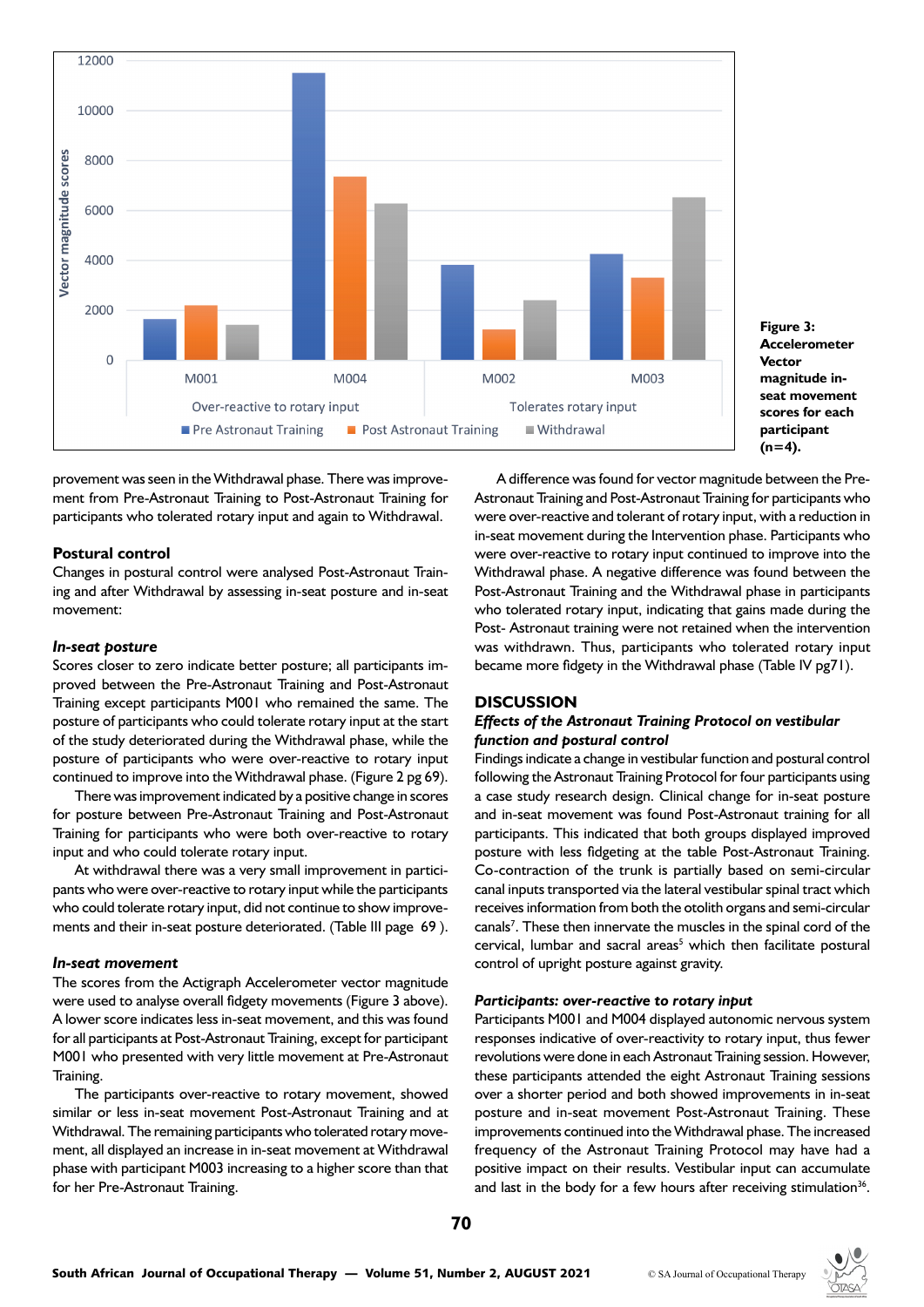**Table IV: Combined Accelerometer Vector magnitude in-seat movement scores Pre-Astronaut Training, Post-Astronaut Training and Withdrawal phases**

| In-seat<br>movement                   | <b>Median (Lower</b><br><b>Quartile and</b><br><b>Upper Quartile)</b> | Difference in Median<br><b>Scores</b>         |            |
|---------------------------------------|-----------------------------------------------------------------------|-----------------------------------------------|------------|
| Over reactive to rotary input $(n=2)$ |                                                                       |                                               |            |
| Pre-Astronaut<br>Training             | 6582.77 (1652.18-<br>11513.37                                         | Pre-Astronaut<br>Training to                  | 1793.83    |
| Post-Astro-<br>naut Training          | 4788.94 (2212.02-<br>7365.87)                                         | Post-Astro-<br>naut Training                  |            |
| Withdrawal                            | 3855.79 (1423.86-<br>6287.73)                                         | Post-Astro-<br>naut Training<br>to Withdrawal | 933.15     |
| Tolerates rotary input $(n=3)$        |                                                                       |                                               |            |
| Pre-Astronaut<br>Training             | 4049.46 (531.88-<br>4270.45)                                          | Pre-Astronaut<br>Training to                  | 1770.30    |
| Post-Astro-<br>naut Training          | 2279.16 (669.14-<br>3316.16)                                          | Post-Astro-<br>naut Training                  |            |
| Withdrawal                            | 4474.27 (2414.16-<br>6534.38)                                         | Post-Astro-<br>naut Training<br>to Withdrawal | $-2195.11$ |

Continuous vestibular input of the correct duration and intensity may result in better integration of the vestibular system and may explain the changes observed for participants M001 and M004. This could indicate that children with an over-reactivity to rotary input may benefit from increased number of sessions of the Astronaut Training Protocol.

Balance scores that deteriorated in the Post-Astronaut Training phase however improved at Withdrawal. Participant M001's balance scores Post-Astronaut Training showed a large deterioration which could have skewed the overall scores. This could have been due to decreased motivation to participate in the balance test on that particular day<sup>37</sup>. Participant M004's balance improved Post-Astronaut Training but remained below average. This may be due to the balance difficulties being postural-based rather than only vestibular, such as that of poor postural alignment, stability of the feet and ankles and hip co-contraction<sup>38</sup>.

#### *Participants: tolerant of rotary input*

Participant M002 displayed concentration difficulties and was diagnosed with ADHD and placed on Ritalin after the study was completed. Participant M003 was diagnosed with ADHD and placed on Concerta during the Withdrawal phase. Both these participants were able to tolerate rotary vestibular input. Studies have shown that children with ADHD have subtle abnormalities in the central nervous system<sup>39</sup>, sensory processing difficulties<sup>40</sup> and almost half of children with ADHD have vestibular deficits which impact the semi-circular canals and otolith organs. Clark *et al*. 41 found vestibular stimulation in children with ADHD was effective in reducing the effects of ADHD when done three times per week for 12 weeks. While these studies also showed some maintenance of gains in reduced impulsivity on follow up, they did not measure vestibular function or postural control.

Both participants tolerant of rotary input showed an improvement Post-Astronaut Training in terms of in seat posture and in-seat movement, however there was a deterioration into the Withdrawal phase. This indicated that without the intense vestibular input received in the Astronaut Training Protocol, a regression in in-seat

behaviour was observed. This confirms the literature which states the vestibular system is needed for an upright posture against gravity and thus postural control $8-10$  which was achieved by stimulating the different vestibular receptors in the Assonant Training. Consistency of therapy impacted the results. Participant M003 was inconsistent during the Withdrawal phase and it impacted all of her scores which were worse than her Pre-Astronaut Training Baseline.

Participants who can tolerate rotary input, as well as having a diagnosis of ADHD, associated with concertation deficits, appear to need more vestibular input to activate their postural control to assist in their in-seat behaviour. These participants may have benefited from more Astronaut Training sessions since continued vestibular stimulation may be beneficial in children with ADHD<sup>42</sup>. Clark et al.<sup>41</sup> recommended vestibular input three times per week for 12 weeks and according to Toyoma<sup>25</sup>, this programme is used in conjunction with sensory-based occupational therapy for up to three months.

Participant M002 showed improvements Post-Astronaut Training in balance with participant M003 having no change which reinforces the literature stating that stimulation of the otolith organs has an impact on balance<sup>36</sup>. An overall improvement in balance was seen during the Astronaut Training Protocol and further improvement was seen through stimulating the otolith organs in sensory based occupational therapy by working on the vestibular system using a variety of swings, balancing activities, and inverting the body during games. Other factors that could affected balance were righting and equilibrium reactions<sup>43</sup>, biomechanical difficulties in body alignment, ankle stability and anticipatory postural adjustments<sup>44</sup> and proprioception<sup>38</sup>. Some of these areas were observed and addressed but not specifically targeted during the Astronaut Training. These areas were, however, often addressed in sensory-based occupational therapy, which could explain why further improvement was seen at Withdrawal for participant M002.

## **LIMITATIONS**

A limitation of this study was the variations in consistency and intensity of the therapy. Some participants received therapy more than once per week while others only once a week. Participant M003 did not attend therapy consistently due to parent schedules and school holidays and the greater inconsistency was during the Withdrawal phase, and this appeared to have impacted on the results as her scores deteriorated being worse than at baseline. There were limitations with the assessments used. Assessing balance with the eyes closed may have been a more sensitive way to assess vestibular processing due to the elimination of visual input. The in-seat posture assessment was adapted from the Chailey Levels of Postural Ability<sup>31</sup> for the purpose of this study, and norms were measured against the same criteria for each participant. However, this was not a standardised test and therefore there were no z scores for the in-seat posture assessment. There is also no literature that indicates what the normal number of in-seat movements during table-top activities is for children. As a result, in-seat movement raw scores were compared against their own movement scores to determine change.

## **CONCLUSION**

This research investigated the effect of the Astronaut Training Protocol in treating the vestibular system that influences balance and postural control and whether vestibular input would impact in-seat posture and in-seat movement. Three of the four participants showed improvement in their balance, in-seat posture and in-seat movement when comparing their Pre-Astronaut results to

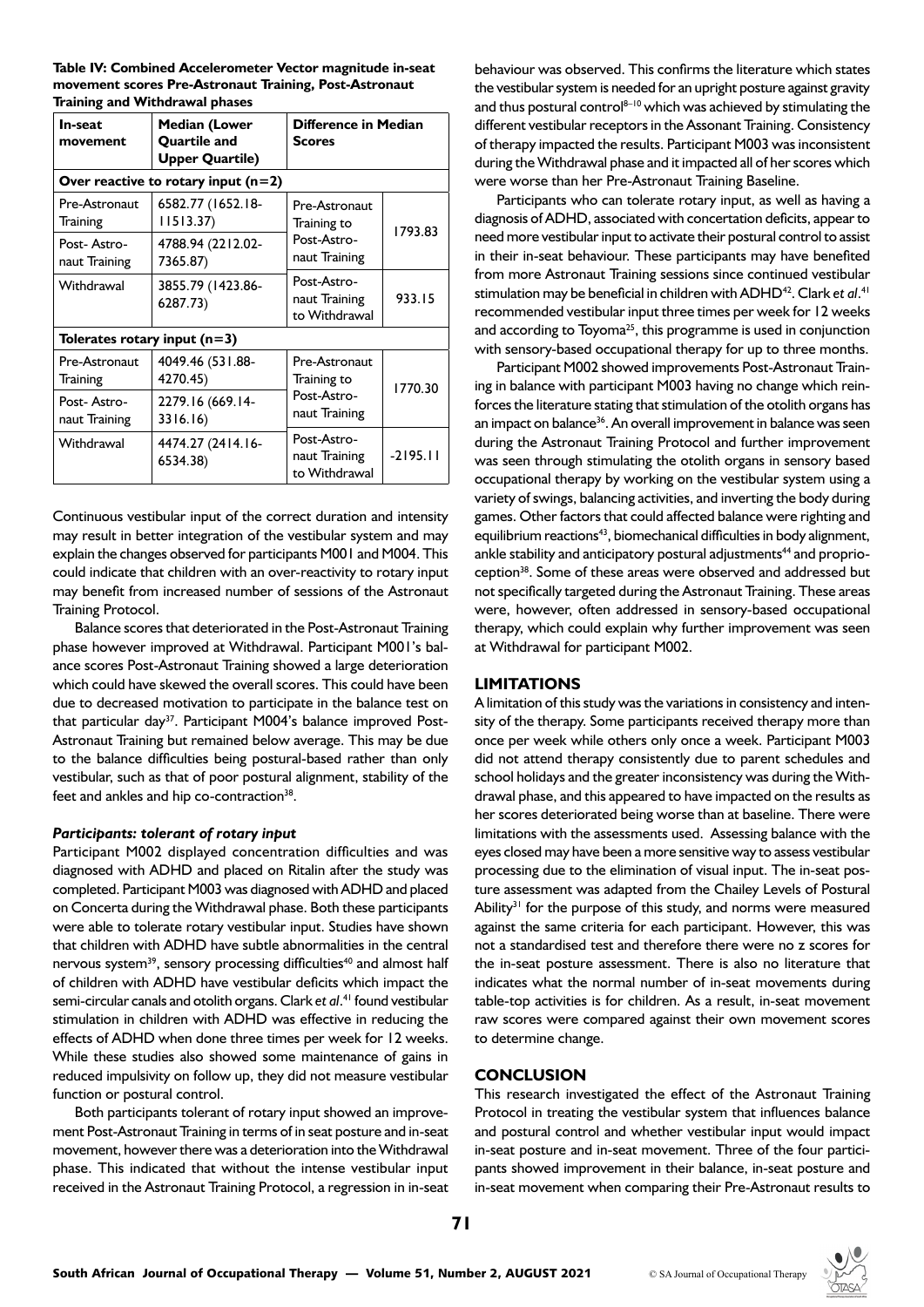their Withdrawal phase results. Each participant presented with different findings due to their unique difficulties.

It is important to determine if a child is over-reactive to rotary input at the start of the treatment and how many rotations they can tolerate. Participants with over-reactivity to rotary input, who attended Astronaut Training sessions with increased frequency, appeared to show greater changes in in-seat behaviour Post-Astronaut Training with continued smaller improvements into Withdrawal. Whereas participants who could tolerate rotary input showed improved in-seat behaviour Post-Astronaut Training with a deterioration into Withdrawal showing the need for more vestibular input to activate their postural control, which facilitated better upright posture with less fidgeting. These participants would most likely benefit from more than eight sessions of Astronaut Training to have greater carry-over into Withdrawal of the protocol.

The Astronaut Training Protocol can be considered to have a positive impact on a child's in-seat posture and in-seat movement as seen by the large clinical effect on these two areas Post-Astronaut Training. This treatment approach could therefore be used as a modality, in conjunction with sensory-based occupational therapy, to improve in-seat behaviour in the classroom. More research into the intensity and frequency of the programme should be considered.

#### **Acknowledgement**

The study was funded by an Endowment Grant from the Faculty of Health Science at the University of the Witwatersrand.

#### **AUTHOR CONTRIBUTIONS**

Gabrielle Katzenellenbogen conceptualised and conducted the study. Denise Franzsen and Janine van der Linde supervised the study. All three authors conceptualised and contributed to writing the article.

#### **REFERENCES**

- 1. Bundy A. Sensory Integration Theory and Practice. Philidelphia: FA Davis; 2002.
- 2. De Jager M. Mind Moves: Moves that mend the mind. Johannesburg: Mind Moves Institute; 2009.
- 3. Hanscom A. Balanced and barefoot: How unrestricted outdoor play makes for strong, confident and capable children. Oakland: New Harbinger; 2016.
- 4. Pfeiffer B, Henry A, Miller S, Witherell S. Effectiveness of disc "O" sit cushions on attention to task in second-grade students with attention difficulties. American Journal of Occupational Therapy. 2008;62(3):274–281. doi:http://doi.org/10.5014/ajot.62.3.274
- 5. Shumway-Cook A, Woollacott MH. Chapter 10: Abnormal Postural Control. In: Lupash E, editor. Motor Control Translating Reasearch into Clinical Practice fourth edition. Baltimore: Lippincott Williams & Wilkins; 2012. p. 264–265.
- 6. Nichols DS. Development of postural control. In: Motor Control: Translating Research into Clinical Practice: Fourth Edition. Missouri: Elsevier Mosby; 2014. p. 195–213.
	- doi:http://doi.org/10.5040/9781492595151.ch-005
- 7. Shumway-Cook A, Woollacott MH. Chapter 7: Normal postural control. In: Lupash E, editor. Motor Cotrol: Translating Research into Clinical Practice, fourth edition. Baltimore: Lippincott Williams & Wilkins; 2012. p. 161–194.
- 8. Hardy L, Dyer J. Revising the vestibular system. SensorNet; 2013.
- 9. Lane S. Structure and Function of the Sensory Systems. In: Bundy A, Lane S, editors. Sensory Integration: Theory and Practice. 2nd ed. Philadelphia: F A Davis Company; 2002. p. 35–70.
- 10. Mailloux Z, Leao M, Becerra TA, Mori AB, Soechting E, Smith Roley S, Buss N, Cermak SA. Modification of the postrotary nystagmus test for evaluating young children. American Journal of Occupational Therapy. 2014;68(5):514–521. <doi:http://doi.org/10.5014/ajot.2014.011031>
- 11. de Quiros J, Schrager O. Neuropsychological Fundamentals in Learning Disabilities. California: Academic Therapy Publications; 1981. doi:http://doi.org/10.5014/ajot.35.5.340a
- 12. Mulligan S. Validity of the Postrotary Nystagmus Test for Measuring Vestibular Function. OTJR: Occupation, Participation and Health. 2011;31(2):97–104. doi:http://doi.org/10.3928/15394492-20100823-02
- 13. Clements R. An Investigation of the Status of Outdoor Play. Contemporary Issues in Early Childhood. 2004;5(1):68–80. doi:http://doi.org/10.2304/ciec.2004.5.1.10
- 14. Bassok D, Latham S, Rorem A. Is Kindergarten the New First Grade? AERA Open. 2016;2(1):233285841561635. doi:http://doi.org/10.1177/2332858415616358
- 15. Amundson SJ. Chapter 17: Prewriting and handwriting skills. In: Falk K, editor. Occupational Therapy for Children . Missouri: Elsevier Mosby; 2005. p. 587–614.
- 16. Blanche E, Botticelli T, Hallaway M. Neuro-developmental Treatment and Sensory Integration Principles an approach to pediatric therapy. Arizona: Therapy Skill Builder; 1995.
- 17. Wang TN, Howe TH, Hinojosa J, Weinberg SL. Relationship between postural control and fine motor skills in preterm infants at 6 and 12 months adjusted age. American Journal of Occupational Therapy. 2011;65(6):695–701. doi:http://doi.org/10.5014/ajot.2011.001503
- 18. Ayres A. Sensory Integration and Praxis Tests Manual. Torrance: Western Psychological Services; 2012.
- 19. Henderson S, Sugden D, Barnett A. Movement assessment battery for children- (Movement ABC-2). 2nd ed. London: The Psychological Corporation; 2007.
- 20. Igarashi G, Karashima C, Hoshiyama M. Effect of Cognitive Load on Seating Posture in Children. Occupational Therapy Intenational. 2016;23(1):48–56. doi:http://doi.org/10.1002/oti.1405
- 21. Vuillerme N, Nougier V. Attentional demand for regulating postural sway: The effect of expertise in gymnastics. Brain Research Bulletin. 2004;63(2):161–165.

doi:http://doi.org/10.1016/j.brainresbull.2004.02.006

- 22. Domljan D, Vlaović Z, Grbac I. Pupils' working postures in primary school classrooms. Periodicum Biologorum. 2010;112(1):39–45.
- 23. Bennie C. Investigation into the impact of cognitive load in children with and without identified postural control. University of the Witwatersrand; 2011.
- 24. Kawar M, Frick S, Frick R. Astronaut Training: A Sound Activated Vestibular- Visual Protocol. Madison: Vital Links; 2005.
- 25. Toyama Z. Determining Sensory-Based Interventions Used by Occupational Therapists. 2013.

https://soundideas.pugetsound.edu/ms\_occ\_therapy/85

- 26. Yin R. Case Study Research and Applications: Design and Methods. Los Angeles: Sage Publications; 2017.
- 27. Ayres A. Clinical Observations Adapted from J Ayres Administration and Interpretation. Revised. Johannesburg: South African Institute of Sensory Integration Research Committee; 2005.
- 28. Ayres A. Interpreting the Southern California Sensory Integration Test. Los Angeles: Western Psychological Services; 1976.
- 29. Ayres A. Southern California postrotary nystagmus test: manual. Los Angeles: University of Southern California; 1975.
- 30. Kimball JG. Normative comparison of the Southern California postrotary nystagmus test: Los Angeles vs. Syracuse data. American